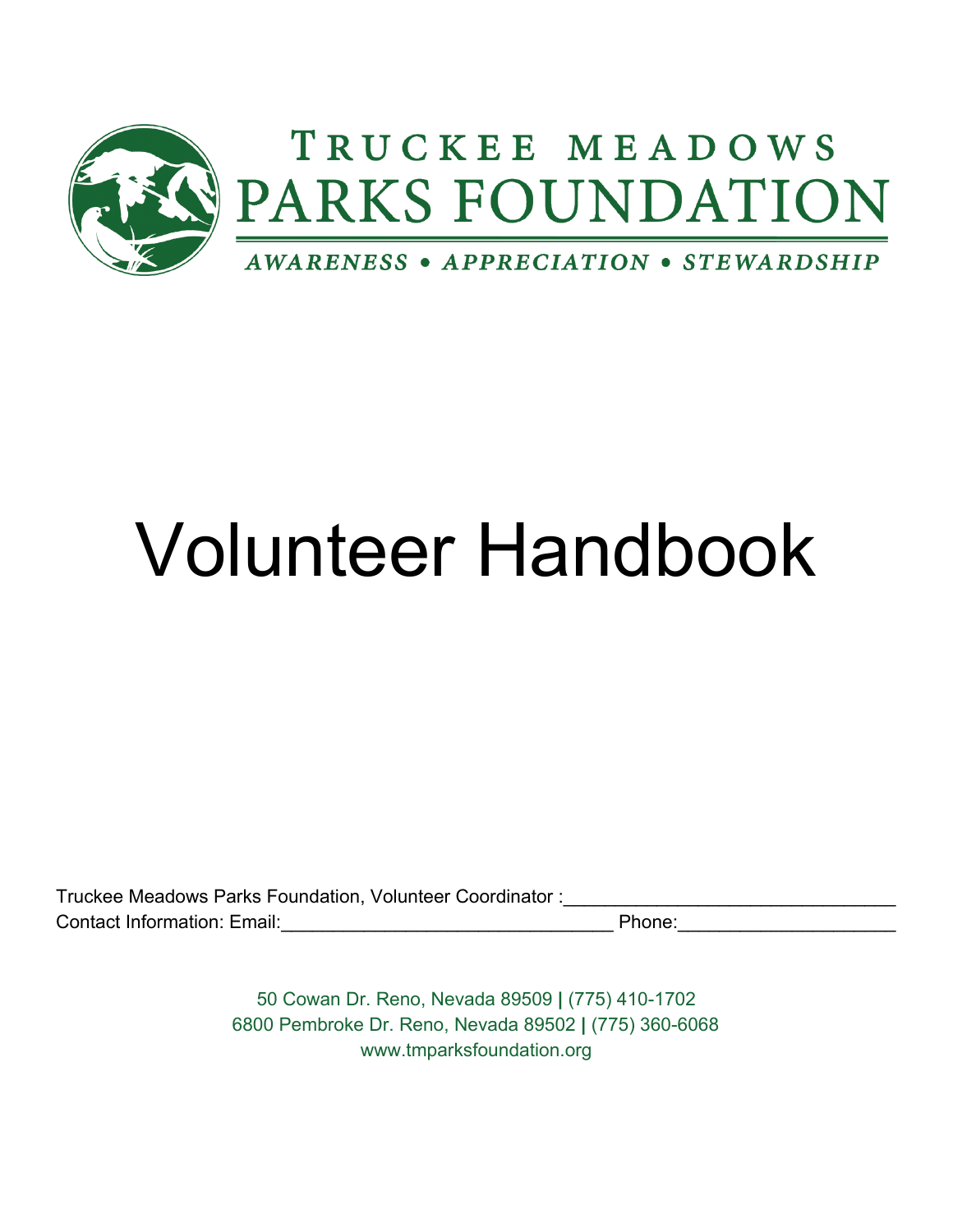# **Table Of Contents**

| Purpose of the Handbook                       | $\mathbf 2$    |
|-----------------------------------------------|----------------|
| Organizational Information                    | $\mathbf 2$    |
| History and Background                        | $\overline{2}$ |
| <b>Mission</b>                                | $\overline{c}$ |
| Goals                                         | $\mathbf 2$    |
| <b>Location and Hours</b>                     | $\mathbf 2$    |
| <b>Contact Information</b>                    | $\overline{2}$ |
| Programs                                      | $\sqrt{3}$     |
| <b>Special Events</b>                         | $\overline{4}$ |
| Volunteer Information, Conduct, & Policies    | 4              |
| 'Volunteer' Defined                           | 4              |
| <b>Minors</b>                                 | $\overline{4}$ |
| Becoming a Volunteer                          |                |
| 5                                             |                |
| <b>Dress Code</b>                             | 5              |
| <b>Time Sheets</b>                            | 5              |
| Attendance                                    | 5              |
| Harassment and Discrimination Policy          | 5              |
| Representing Truckee Meadows Parks Foundation | $\,6$          |
| Confidentiality                               | $\,6$          |
| Conflict of Interest                          | $\overline{7}$ |
| Maintenance of Records                        | $\overline{7}$ |
| Access to Program Property & Materials        | $\overline{7}$ |
| Use and Copyright of the Website              | $\overline{7}$ |
| Drug and Alcohol Policy                       | $\overline{7}$ |
| <b>Background Checks</b>                      | $\overline{7}$ |
| Personal Vehicle Use Policy                   | 8              |
| Social Media and Social Networking            | 8              |
| Safety and Security                           | 8              |
| <b>Dispute Resolution</b>                     | 8              |
| Grievances                                    | 8              |
| <b>Whistleblower Policy</b>                   | 9              |
| <b>Termination Policy</b>                     | 9              |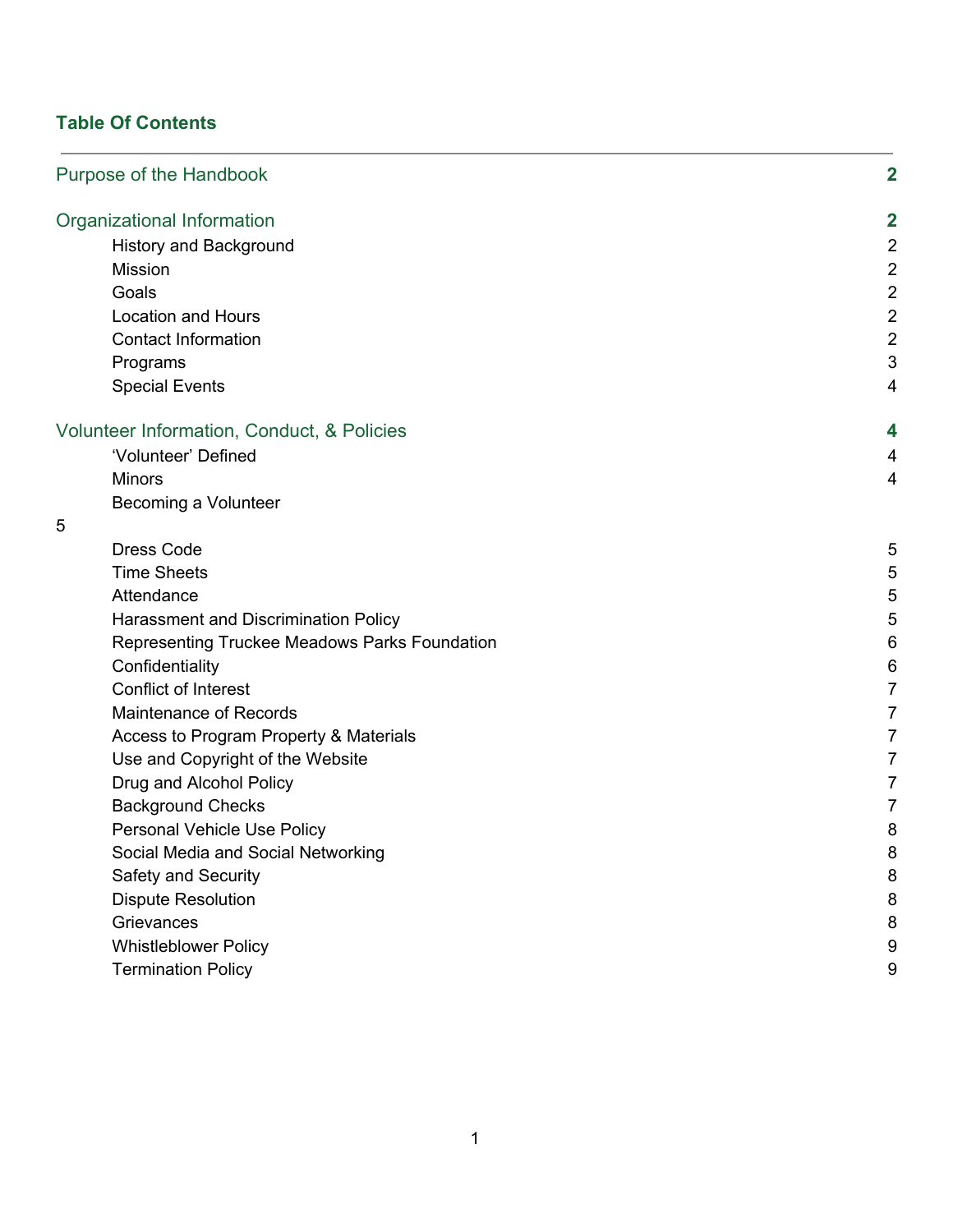# **Purpose of the Handbook**

This handbook has been designed to be a guide for your time as a volunteer with Truckee Meadows Parks Foundation. We want to share with you our history, philosophy, practices, and policies so you can take on your role with the most confidence. No volunteer handbook can answer every question. You are highly encouraged to speak with Truckee Meadows Parks Foundation staff if you have any questions that are not addressed in the handbook. If you have any questions regarding the content of this handbook, please contact your assigned Volunteer Manager or the Executive Director.

# **Organizational Information**

# History & Background

Truckee Meadows Parks Foundation was founded by members of the Reno-Sparks community concerned about the challenges facing our parks. The Parks Foundation was incorporated in Nevada on April 26th, 2012, received its 501 (c) (3) determination on January 15th, 2013, and began operating on April 15, 2013. We work to support parks and open spaces in the following ways: 1) through park-based educational and recreational programs; 2) by providing private financial support for new and existing park infrastructure; and 3) by serving as a mechanism through which citizens can advocate for their parks. Although we work in close cooperation with park management agencies, we are an independent, private, 501(c)(3) non-profit organization that operates primarily through grant funding and membership contributions.

## **Mission**

Truckee Meadows Parks Foundation protects and enhances our communities' livability through public engagement, education, and the sustainability of our parks, open spaces, and trails.

## Goals

- Provide innovative park-based programs for families, community groups, and schools.
- Cultivate awareness, appreciation and stewardship of our parks.
- Inspire citizens to take a proactive volunteer role in the preservation and improvement of our parks.
- Serve as a fiscal sponsor for community-led initiatives to enhance park infrastructure.
- Strengthen the bond between citizens and their parks.

## Location & Hours

Truckee Meadows Parks Foundation is located in Idlewild Park at 50 Cowan Dr. Reno, NV 89509. The office hours are Monday-Friday 9:00am - 4:30pm. We are closed during all federal and state holidays.

## Contact Information

Truckee Meadows Parks Foundation 50 Cowan Dr. Reno, NV 89509 **|** (775) 410-1702 6800 Pembroke Dr. Reno, NV 89502 **|** (775) 360-6068 [www.tmparksfoundation.org](http://www.tmparksfoundation.org/) [info@tmparksfoundation.org](mailto:info@tmparksfoundation.org)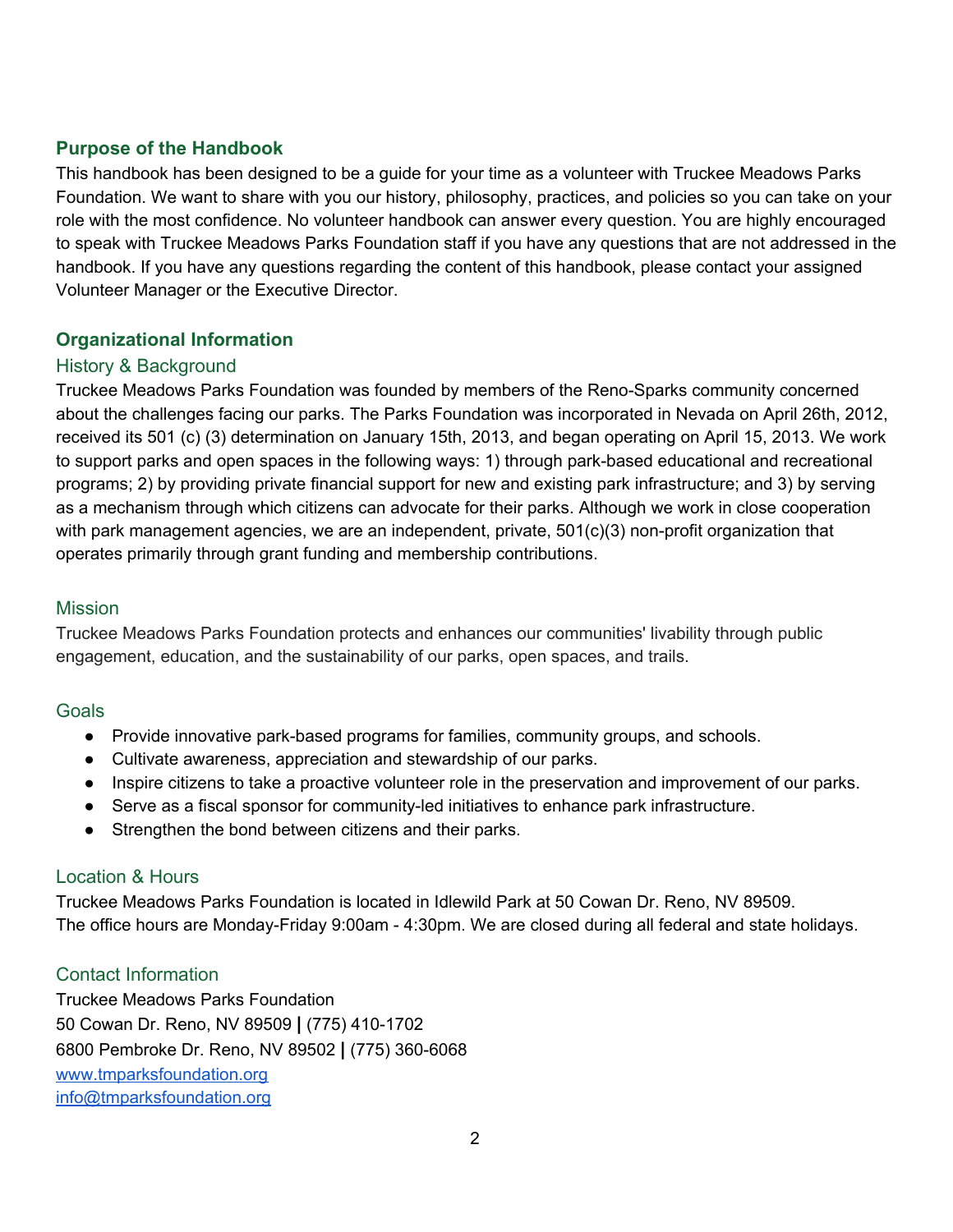# Programs

# **Student Stewards Program**

The Student Stewards Program is a STEM (Science, Technology, Engineering, Mathematics), standards-based curriculum that uses citizen science to engage kids with their local parks. We turn parks into learning laboratories where students learn about their environment and collect data for local and national research. Spring Break and Summer Break camps are also offered as an extension of the Student Stewards Program.

# **● Junior Naturalist Program**

The Junior Naturalist Program is a free, park-based program that gives children of all ages and backgrounds the opportunity to explore hands-on science. Children and parents join us in a different park the second Saturday of each month. Each session includes multiple stations with activities such as short hikes, nature and science experiments, and arts and crafts, all based on the day's lesson.

## **● Truckee Meadows Trails Challenge**

The Trails Challenge is a primarily self-guided, goal-oriented program that encourages people to explore the 51 trails located within 20 minutes of downtown Reno. TMPF offers a two-mile, interpretive hike on a different trail each month for Trails Challenge participants focusing on the natural and cultural history of the region.

# **● Discover Your Parks Walks**

Discover Your Parks Walks are free, hour-long, guided walks where the public can explore a new location and learn about the unique and varied ecology and history of parks in our area. These walks are held every Thursday evening at 6:00pm from April to September.

## **● Dementia-Friendly Nature Walks**

Truckee Meadows Parks Foundation, in cooperation with our partners at the Alzheimer's Association, the Sanford Center for Aging, and Dementia Friendly Washoe County, offer free, weekly interpretive walks specifically-designed for individuals living with dementia and their care partners.

# ● **Proposed Truckee Meadows Nature Study Area**

It is the vision of Truckee Meadows Parks Foundation to restore the property formerly known as Rosewood Lakes Golf Course to a functional wetland system. The goal of this restoration project is to reopen the area as the Truckee Meadows Nature Study Area (TMNSA) in the summer of 2020. TMNSA will offer an array of recreational and educational activities for members of the community of all ages.

## **● Doggie Ambassador Project**

The Doggie Ambassador Project is a volunteer driven initiative to stock and maintain dog waste stations throughout Reno, Sparks, and Washoe County. This program mitigates pet waste in our parks, trails, and open spaces and helps keep harmful bacteria from reaching our watershed.

# **● Truckee Meadows Parks Project**

The Truckee Meadows Parks Project serves as a comprehensive park directory for Reno, Sparks, and Washoe County parks. This online resource is intended to inspire connection, appreciation, and stewardship of Truckee Meadows parks through a shared sense of wonder found within our local parks.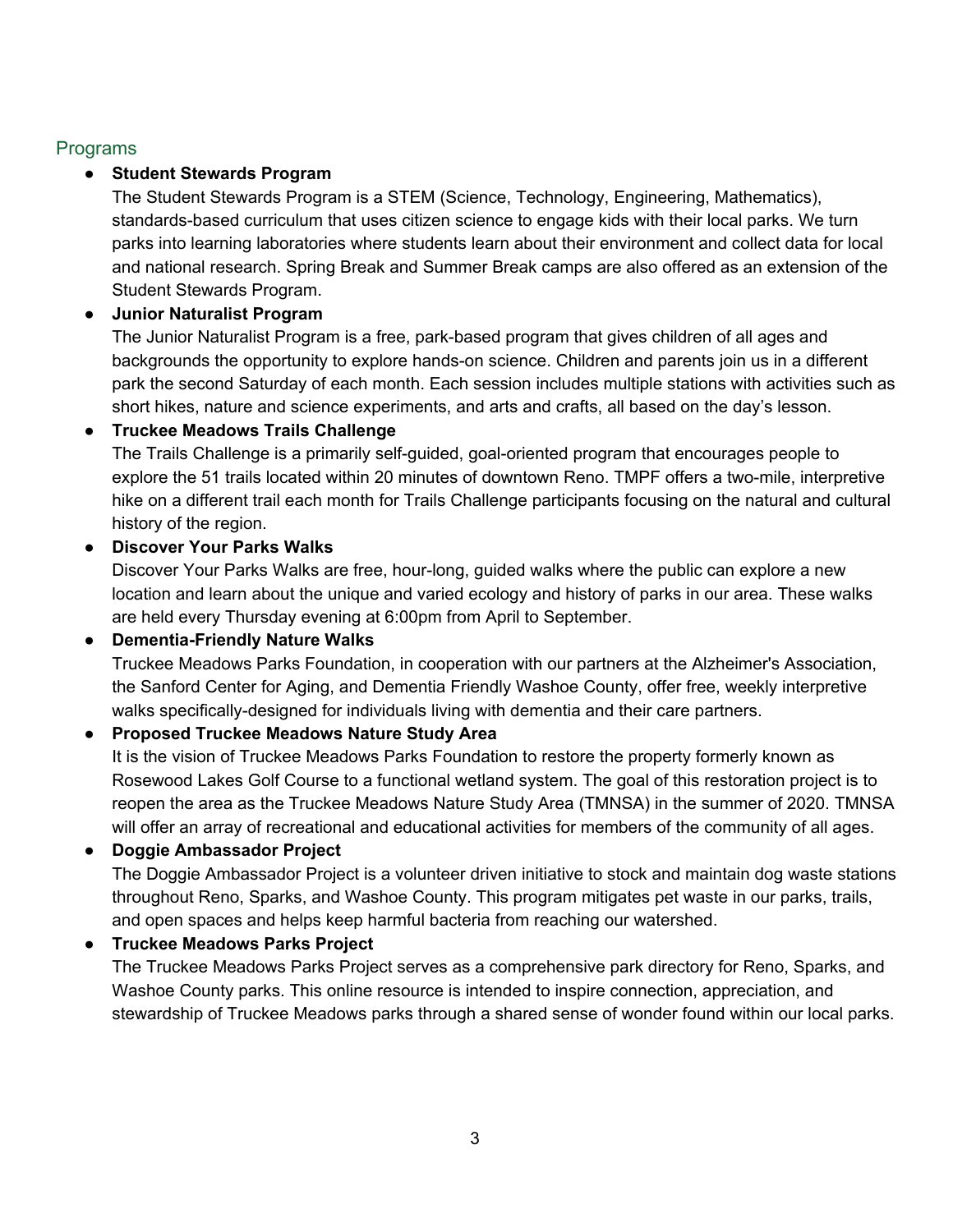# Special Events

● **Spring and Fall Parks Cleanup events,** *in partnership with Keep Truckee Meadows Beautiful's Great Community Cleanup and Truckee River Cleanup* As part of KTMB's Spring and Fall events, the Parks Foundation hosts community cleanups at Idlewild Park and the proposed Truckee Meadows Nature Study Area. Volunteers participate in various park improvement and beautification projects, such as invasive species removal, debris pickup, tree wrapping, planting, and mulching.

● **MLK Day of Service: Mini-BioBlitz & Wetland Cleanup** As part of an annual phenology project, participants catalog all living things in the proposed Truckee Meadows Nature Study Area to garner a better understanding of the plants, animals, and other wildlife and how their populations are changing. Participants are given tools like binoculars, aspirators, and data sheets in an effort to collect data used in national and local databases.

# **Volunteer Information, Conduct, & Policies**

Truckee Meadows Parks Foundations' dedicated volunteers share our mission to enhance the lives of northern Nevadans. Without community support and active volunteerism, Truckee Meadows Parks Foundation would not be as successful as it is today. Truckee Meadows Parks Foundation accepts and encourages volunteer involvement at all levels of the organization. All volunteers and staff are encouraged to assist in the creation of productive, meaningful roles in which volunteers might serve, as well as encourage the recruitment of future community volunteers.

Unless specifically stated, these policies apply to all volunteers with Truckee Meadows Parks Foundation. The purpose of these policies and engagement guidelines are to provide overall guidance and direction to both Truckee Meadows Parks Foundation staff and volunteers. These policies are intended for internal management guidance only, and do not constitute, either implicitly or explicitly, a personnel agreement. Truckee Meadows Parks Foundation reserves the right at any time to change the policies.

# 'Volunteer' Defined

Unless specifically stated, a 'volunteer' is an individual who performs their specified job description willingly at the direction of Truckee Meadows Parks Foundation without compensation. Although Truckee Meadows Parks Foundation does not recognize volunteers as employees, they understand and enforce the need to respect them as such. As a direct result of this, organizational rules and expectations apply to volunteers while volunteering with Truckee Meadows Parks Foundation.

# **Minors**

Truckee Meadows Parks Foundation welcomes and encourages the involvement of youth within our organization. Individuals whom are under the age of 18 must have a parent or legal guardian fill out Volunteer Agreement Forms, Liability Forms, and Emergency Contact Forms as needed. Youth participation at some events may require a parent or guardian on-site.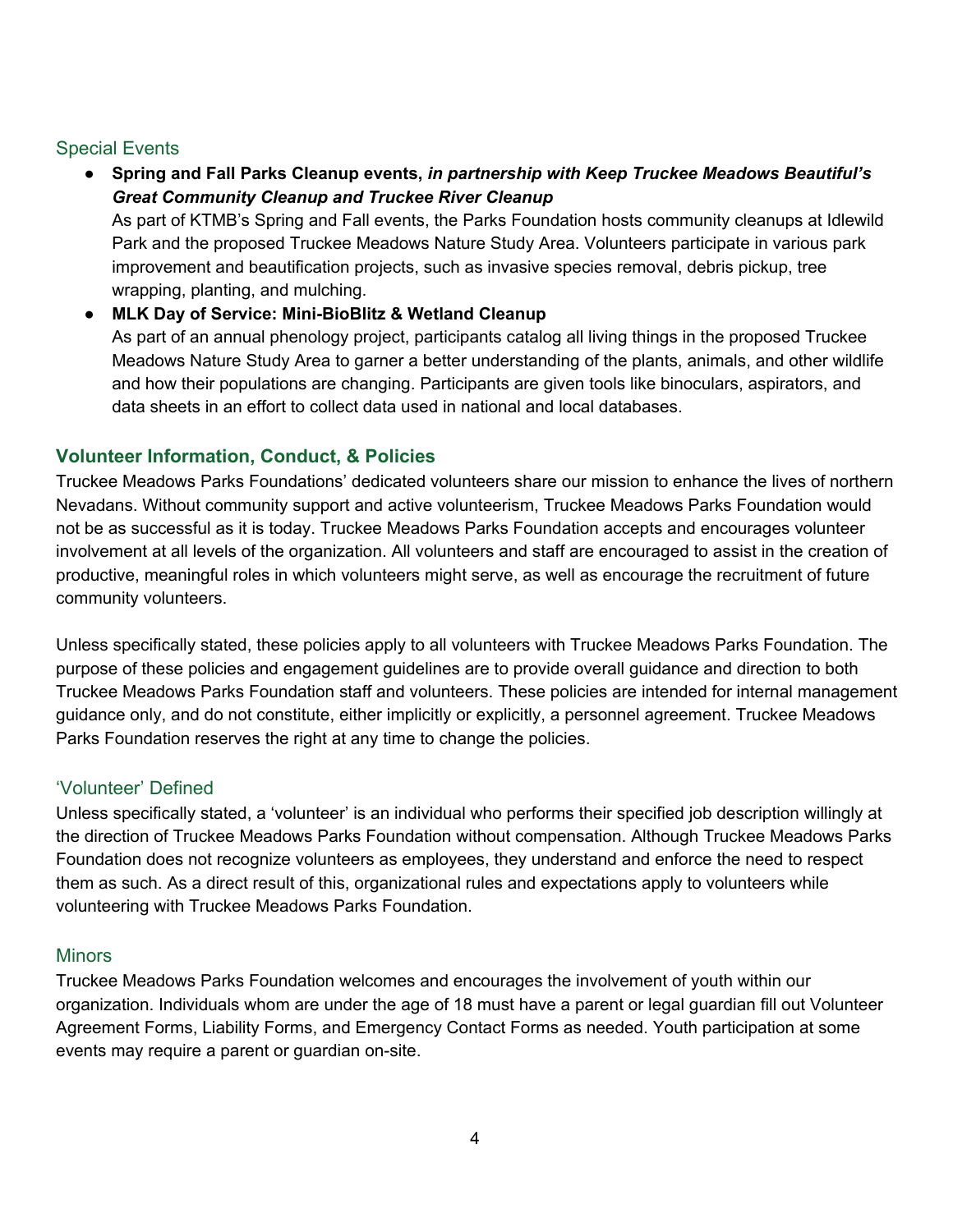### Becoming a Volunteer

Truckee Meadows Parks Foundation has two types of volunteer opportunities. First, Truckee Meadows Parks Foundation offers on-going positions that require an on-boarding interview, training and orientation, and hours submitted via an online form. Volunteer position descriptions are available online or can be requested via email. Once accepted as a volunteer, the individual will receive a general volunteer orientation and instructions specific to their area of interest.

We also offer volunteer opportunities at our annual events. Volunteers during these events do not need to interview, but will need to follow procedures specific to the event. Some events require possession of the event handbook and an orientation and or/training. Event volunteers are expected to follow the guidelines per event. Volunteers are important personnel to Truckee Meadows Parks Foundation and as such, are extended the right to meaningful duties, fair treatment, and full participation. In exchange, Truckee Meadows Parks Foundation expects volunteers to perform their assigned duties to the best of their ability and remain loyal to the mission, goals, and procedures of Truckee Meadows Parks Foundation.

## Dress Code

As representatives of the program, staff and volunteers are responsible for presenting a quality image to the community. Volunteers are expected to dress appropriately for the conditions and performance of their duties. Specific dress requirements are outlined in volunteer position descriptions. Volunteers will be expected to wear their Truckee Meadows Parks Foundation volunteer shirt when volunteering with us, especially during events.

#### Time Sheets

Individual volunteers are responsible for the accurate completion and timely submission of timesheets to the designated Volunteer Coordinator. Each month, the Volunteer Coordinator will request hours of on-going positions. The volunteer will proceed by submitting their hours through the supplied online form after being requested to do so.

#### **Attendance**

We're counting on you! Volunteers should contact the Volunteer Coordinator immediately if they are unable to fulfill a commitment so that a replacement may be found.

## Harassment and Discrimination Policy

It is the policy and commitment of Truckee Meadows Parks Foundation to not discriminate based on race, color, sex and/or gender, sexual orientation, national origin, age, disability, religion, and/or familial status in admission of its volunteers or its programs and services. All volunteers and employees are accountable to this notion and failure to comply with this policy may result in termination from the program. Truckee Meadows Parks Foundation is also committed to an environment in which all employees, volunteers, partners, and participants are treated with respect and dignity. Each person has the right to a professional atmosphere that promotes equal employment opportunities and prohibits discriminatory and retaliatory practices, including harassment. Therefore, Truckee Meadows Parks Foundation expects that all relationships in the workplace will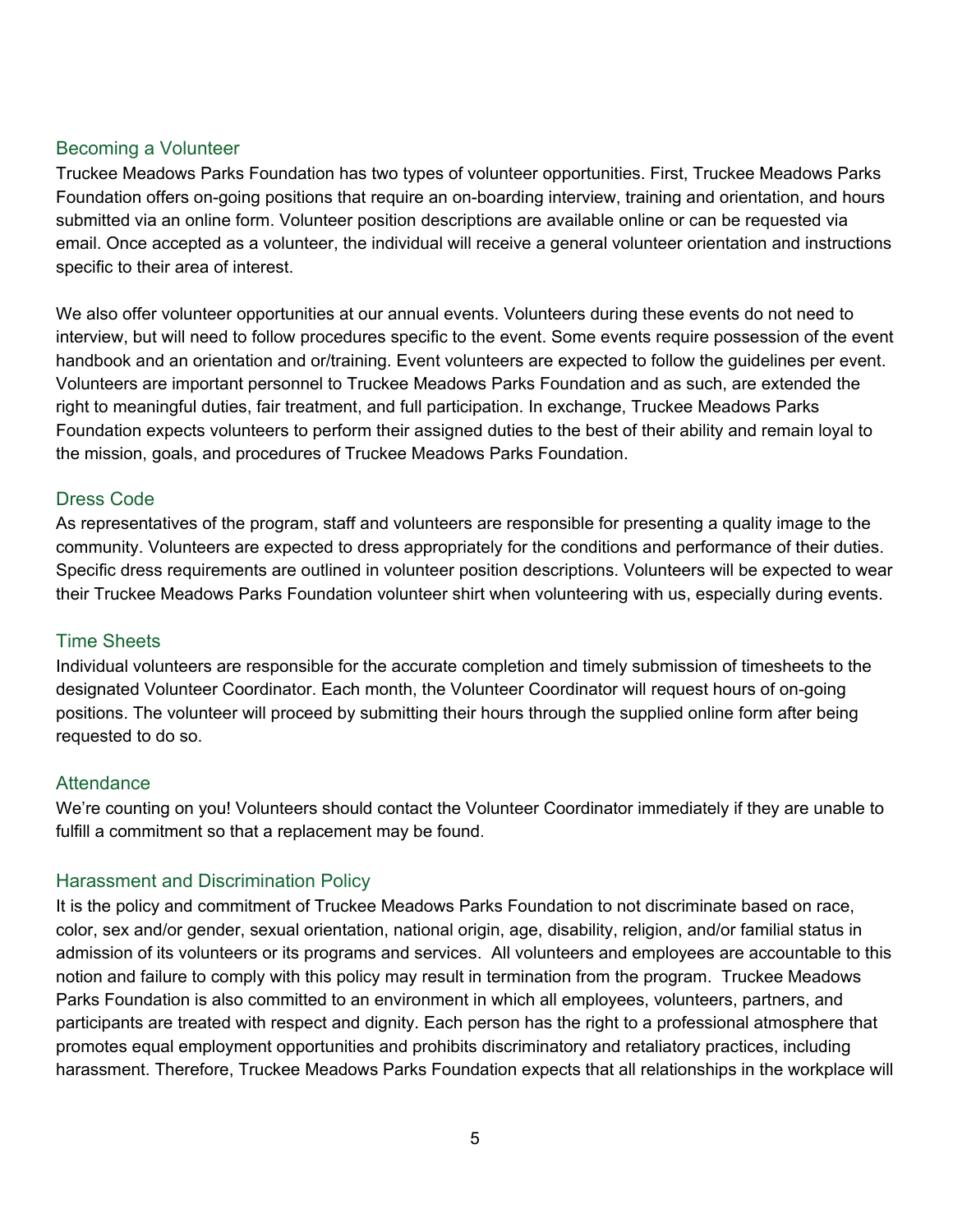#### Harassment and Discrimination Policy (cont'd)

be professional, business-like, and free of bias, prejudice, harassment, or retaliation.

In keeping with Truckee Meadows Parks Foundations' commitment to maintain a professional work environment for all employees and volunteers, Truckee Meadows Parks Foundation will not tolerate harassment or discrimination of our employees or volunteers by anyone, including any supervisor, or by someone not directly connected to Truckee Meadows Parks Foundation (i.e., an outside vendor, consultant or customer).

Harassment consists of unwelcome conduct, whether verbal, physical, visual, on any electronic media or any other way related to the work environment that is based upon a person's legally protected status, such as race, color, national origin, ancestry, religion, gender, age, pregnancy, sexual orientation, gender identity, gender expression, disability, genetic information, military service, marital status, veteran status, or any other protected status. Truckee Meadows Parks Foundation will not tolerate harassing conduct that affects tangible job benefits, that interferes unreasonably with an individual's work performance, or that creates an intimidating, hostile, or offensive working environment. Any such harassment is strictly prohibited and will result in disciplinary action up to and including termination.

## Representing Truckee Meadows Parks Foundation

While volunteering with Truckee Meadows Parks Foundation, volunteers must take into consideration the magnitude of their actions and comments while working alongside outside personnel. Volunteers may not speak with the press unless previously authorized by the Truckee Meadows Parks Foundation Executive Director. Volunteers are required to act as representatives of the program as indicated within the extent of their position descriptions.

Volunteers must give every participant equal opportunities to access resources and advice pertaining to the program's mission. Volunteers must also show equal respect to participants regardless of differences. If a volunteer feels uncomfortable with a certain situation or participant, they must immediately notify the Volunteer **Coordinator** 

#### **Online and Written Communication**

All volunteers agree to communicate, verbally and written, with sensitivity, patience, and respect. While volunteering with Truckee Meadows Parks Foundation, volunteers will become involved with a diverse population and must remain conscious of the possibility for misinterpretation of tone and inference. Volunteers agree to use clear and kind language when formulating messages.

# **Confidentiality**

Volunteers are responsible for maintaining the confidentiality of all proprietary and/or privileged information to which they are exposed while serving as a volunteer, whether this information involves a staff member, volunteer or other person, or overall program business. Designated and authorized volunteers will have exposure to confidential information that is defined as inside, personal or sensitive information and may include contact information, business credentials, or personal experience stories.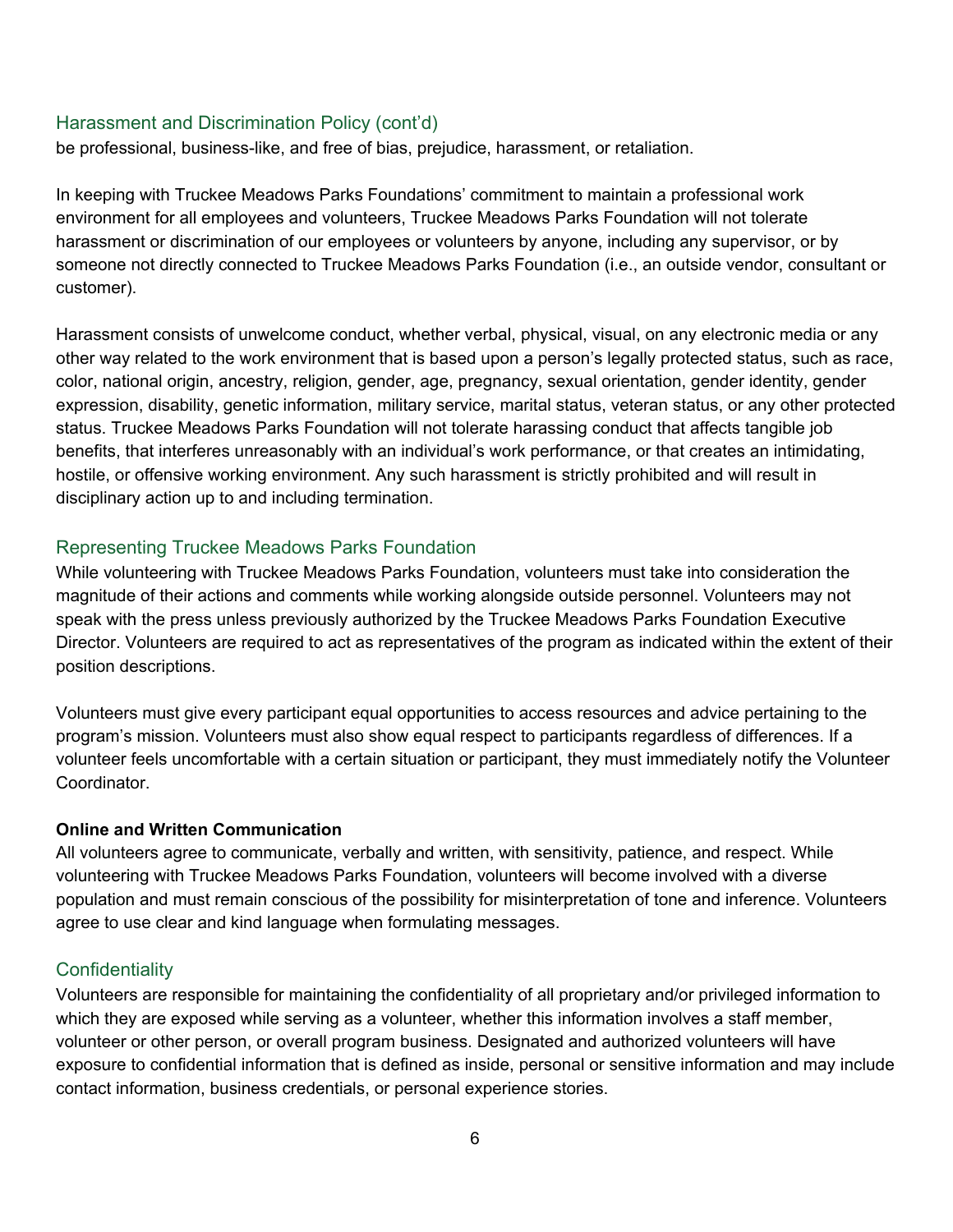## Conflict of Interest

No person who has a conflict of interest with any activity or part of the program, whether personal, philosophical, or financial, shall serve as volunteer with the activity/program. Examples of this: volunteers, such as subcontractors or landlords, who will receive monetary wage as a result of a project; a person trying to obtain a preoccupied space for themselves. If there is a concern that there may be a conflict of interest, the volunteer is asked to direct the concern to the Executive Director.

## Maintenance of Records

The Volunteer Coordinator will maintain a system of records on each volunteer within the program, including dates of service, positions held, duties performed, hours volunteered, and awards received. Volunteers and appropriate staff shall be responsible for submitting all appropriate records and information to their Volunteer Coordinator in a timely and accurate fashion.

# Access to Program Property & Materials

As deemed appropriate, volunteers will have access to program property, materials and as needed, training to fulfill their duties. Volunteers may utilize Truckee Meadows Parks Foundation property and materials only when directly required for program or event purposes.

# Use and Copyright of the Website

Truckee Meadows Parks Foundation reserves all rights and privileges to its logo, graphics, endorsement, and property, which cannot be used without consent of proper organizational authorities.

# Drug and Alcohol Policy

Truckee Meadows Parks Foundation is subject to the Drug-Free Workplace Act of 1988. Truckee Meadows Parks Foundation is firmly committed to providing its employees and volunteers with a safe and productive workplace, while promoting high standards of health and safety. Using or being under the influence of illegal substances of any kind, impairing an employee's/volunteer's ability to do their job; drugs, prescribed drugs or alcohol on the job can pose serious safety and health risks not only for the user but also for fellow workers and the public. The possession, use or sale of an illegal drug can also pose unacceptable risks to safe, healthful and efficient operations. Off the job illegal drug activity or alcohol abuse that could have an adverse effect on the employee's/volunteer's job performance, or that could jeopardize the safety of other employees/volunteers, the public, Truckee Meadows Parks Foundations' equipment, or Truckee Meadows Parks Foundations' relations with the public will not be tolerated. Accordingly, violation of this policy will result in disciplinary action, up to and including termination.

# Background Checks

Volunteers may be subject to a background check. The Volunteer Coordinator will notify you if your proposed volunteer position requires a background check and will arrange the details. Truckee Meadows Parks Foundation will cover the costs of the background check but this may be on a reimbursement basis. Your continued service may be conditional upon the findings of this inquiry.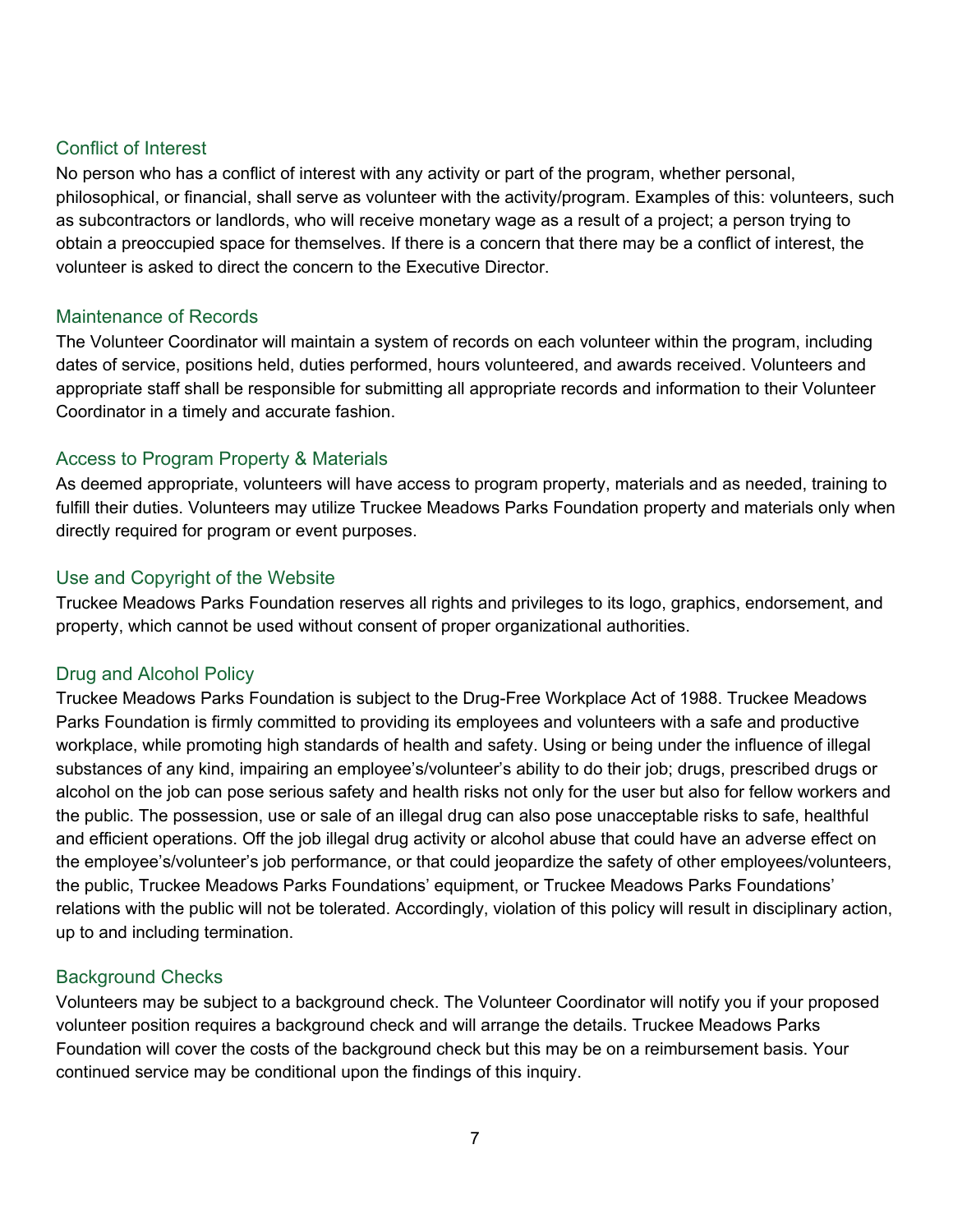## Personal Vehicle Use Policy

Volunteers will not be asked to transport participants or staff for Truckee Meadows Parks Foundation programming or projects. A vehicle is recommended, but not required to be a volunteer with Truckee Meadows Parks Foundation. You may be asked to transport items such as a table, chairs, and flyers or paper handouts.

# Social Media and Social Networking

Unless approved by Truckee Meadows Parks Foundation Executive Director, volunteers are not permitted to represent Truckee Meadows Parks Foundation while participating in personal blogs, social media, or social networking sites. This rule exists to protect Truckee Meadows Parks Foundation assets, images, associates, vendors, and customers. Volunteers that create or maintain personal blogs that reference Truckee Meadows Parks Foundation should include clear disclaimers that the views expressed by the author in the blog are the author's alone and do not represent the views of Truckee Meadows Parks Foundation. Information published on a volunteer's blog or other blogs, forums, and social networking sites should comply with the Truckee Meadows Parks Foundations' confidentiality and disclosure policies.

When participating in social media or on social networking sites, volunteers should be respectful to Truckee Meadows Parks Foundations' board of directors, employees, other volunteers, customers, members, and competitors. Volunteers should be aware that actions captured via images, posts or other online comments can reflect poorly on Truckee Meadows Parks Foundation in certain cases. When participating in social media or on social networking sites, do not reference Truckee Meadows Parks Foundation members, partners, vendors or customers without their expressed consent.

## Safety and Security

The safety of our volunteers is very important. We expect all Truckee Meadows Parks Foundation employees and volunteers to be safety-conscious, follow safety rules, and to immediately alert management of any conditions in the workplace that are believed to be unsafe or unhealthy. Safety training will be conducted before beginning any project with Truckee Meadows Parks Foundation. If a person feels unsafe at any time, they should discontinue their project and seek a safer alternative. If staff cannot adequately address the issue, and unsafe conditions continue, contact the Volunteer Coordinator or Executive Director.

## Dispute Resolution

If a problem should arise among volunteers, the parties involved are expected to first communicate directly with one another in a respectful attempt to reach a mutual understanding. If a reasonable resolution cannot be reached, a volunteer can request mediation from the Volunteer Coordinator and then if necessary, the Executive Director.

## **Grievances**

Should there be a disagreement over the interpretation of policies or a grievance related to one's duties or relationships with fellow staff or volunteers, it should be reported to the Volunteer Coordinator immediately. Complaints about the Volunteer Coordinator can be directed to the Executive Director.